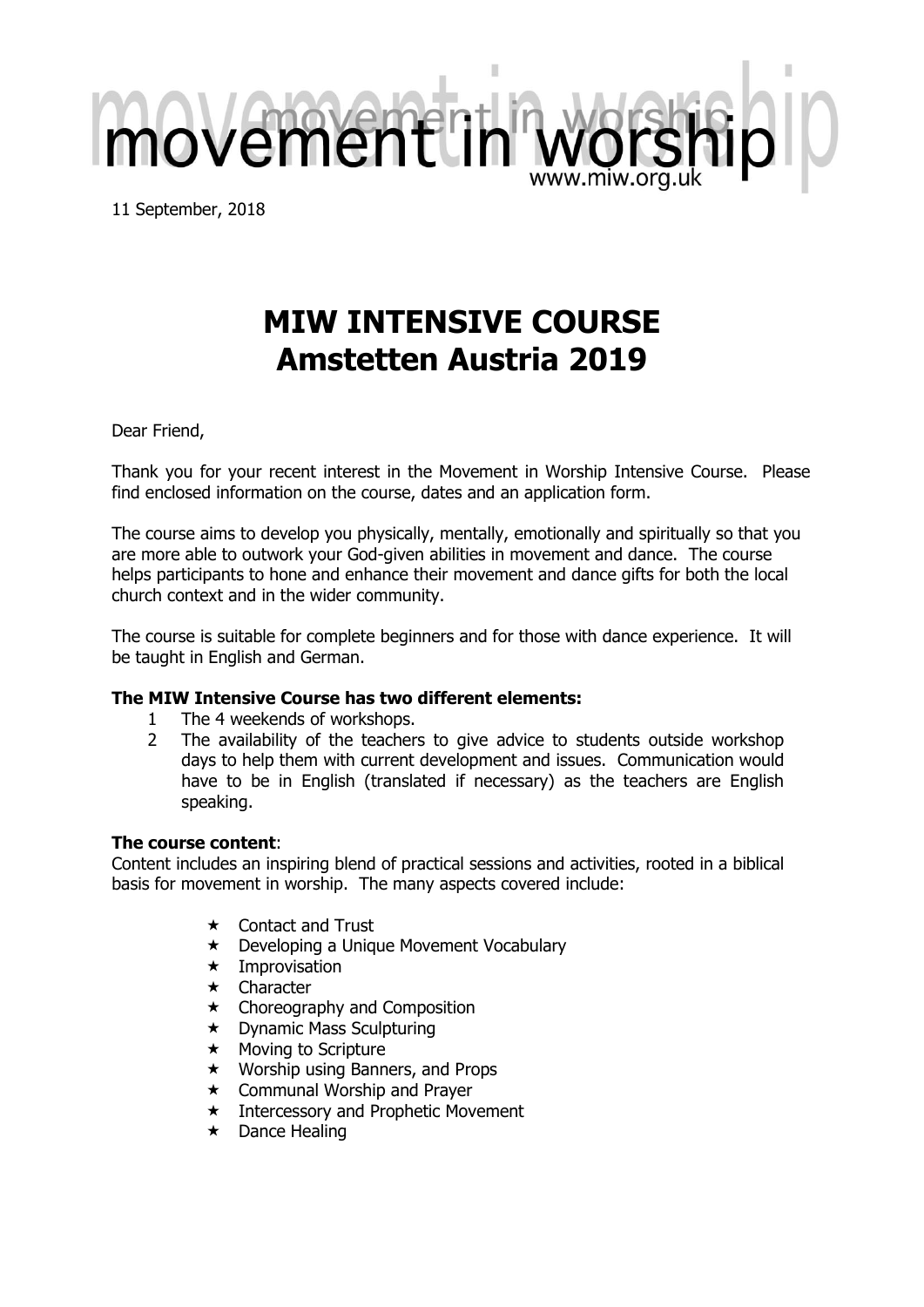In order to gain the most from this course it is important that you commit yourself to attending all the sessions and complete the homework set. During the course you will be working in small groups as well as individually. You will receive help and input to develop a solo piece as part of the course. There will be opportunity for discussions and questions on practical issues and feedback will be given throughout the course.

Dance technique will not be covered on the course, as there are many classes already available in most areas. Those who wish to attend the MIW Intensive Course are asked to attend a dance / movement technique class regularly (at least every two weeks).

## **Main Teachers:**

**Andy Au** leads City Gate Church in Brighton and founded Movement in Worship in the early 1980s. He is well known for his dynamic expression of God's character through dance and movement, having appeared at numerous conferences in the UK and abroad. He is very keen that everyone should find their own way to express their love of God. Andy loves very hot curries and meat!

**Kirsty Hallett** has been dancing and teaching with Movement in Worship for over 19 years. Currently she coordinates Movement in Worship. She is passionate about creatively worshiping God with everything and enabling others to be released into the fullness of all that God has for them. Kirsty loves vibrant colour and beautiful things!

**Natalie Bareham** is Director of Performing Arts and Head of Dance at 'The Arts Educational School' in London where she has been teaching for over 23 years. She has danced and taught at Christian conferences in England and abroad. She loves helping people to find their individual way of moving to worship God and releasing them to create inspired choreography. Natalie also loves cups of tea and tulips!

#### **Venue**

The Austria MIW Intensive Course will be held at

Fa. Knapp, Wassergasse 31, A-3324 Euratsfeld Austria

The venue for the course is in Euratsfeld a beautiful village on the hill 10 minutes' drive from Amstetten (8 km) where the host church is based. There are plenty of free parking spaces in front of the venue. Amstetten is convieniently located on the main highway and there are good direct train connections from Vienna and Linz. Linz is 30 mins away and Vienna 1.30 hours away. If you are coming by train we will try to arrange for the local team to collect you from the Amstetten train station. Hopefully people from the course can help transport those without cars.

There is a supermarket, café and restaurant just 2 minutes' walk from our venue.

The floor of the venue is concrete so please wear suitable dance shoes or sports trainers.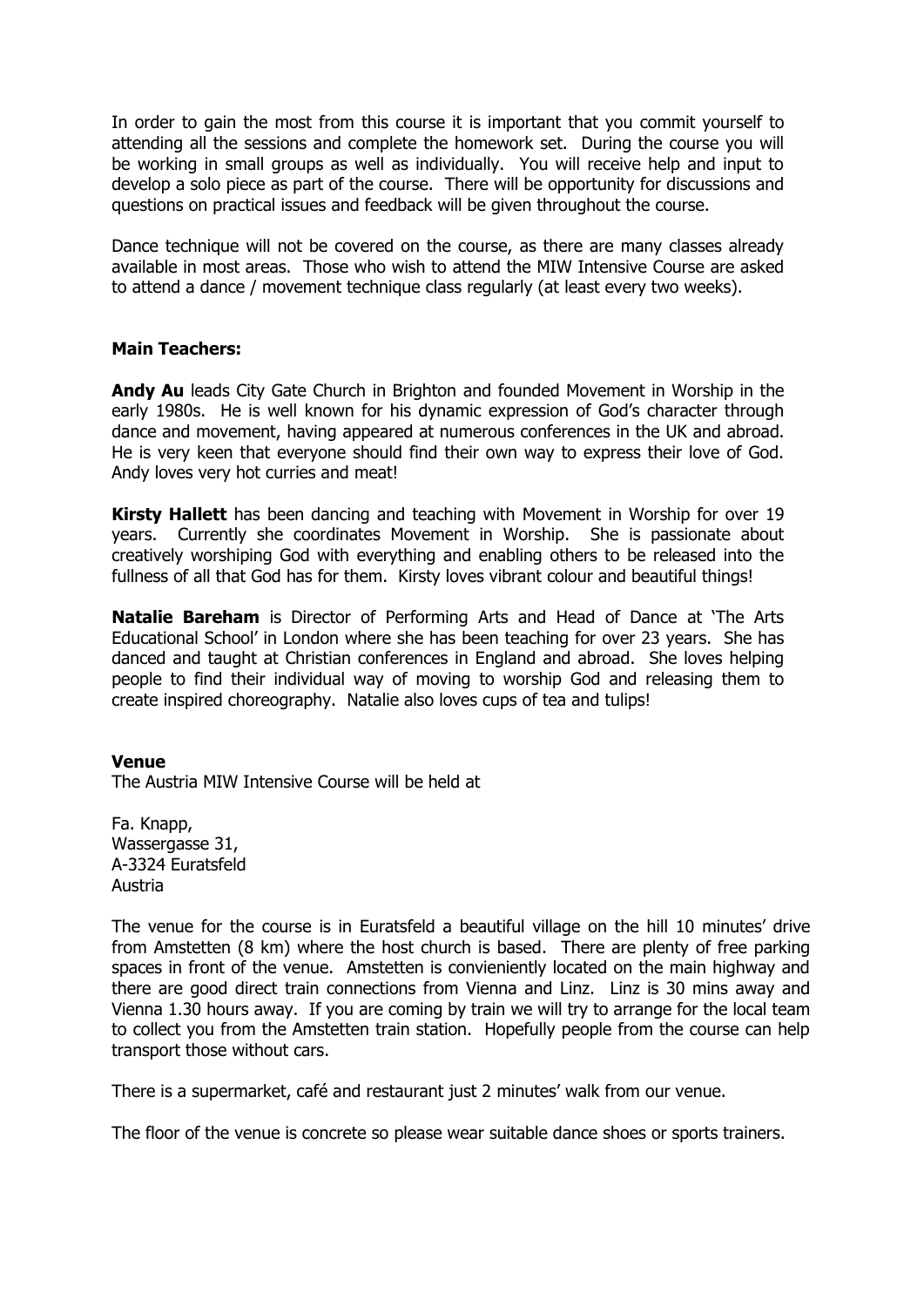

# **Map showing location of Euratsfeld and Amstetten**

**MIW Intensive Course Venue – Outside and & Inside**



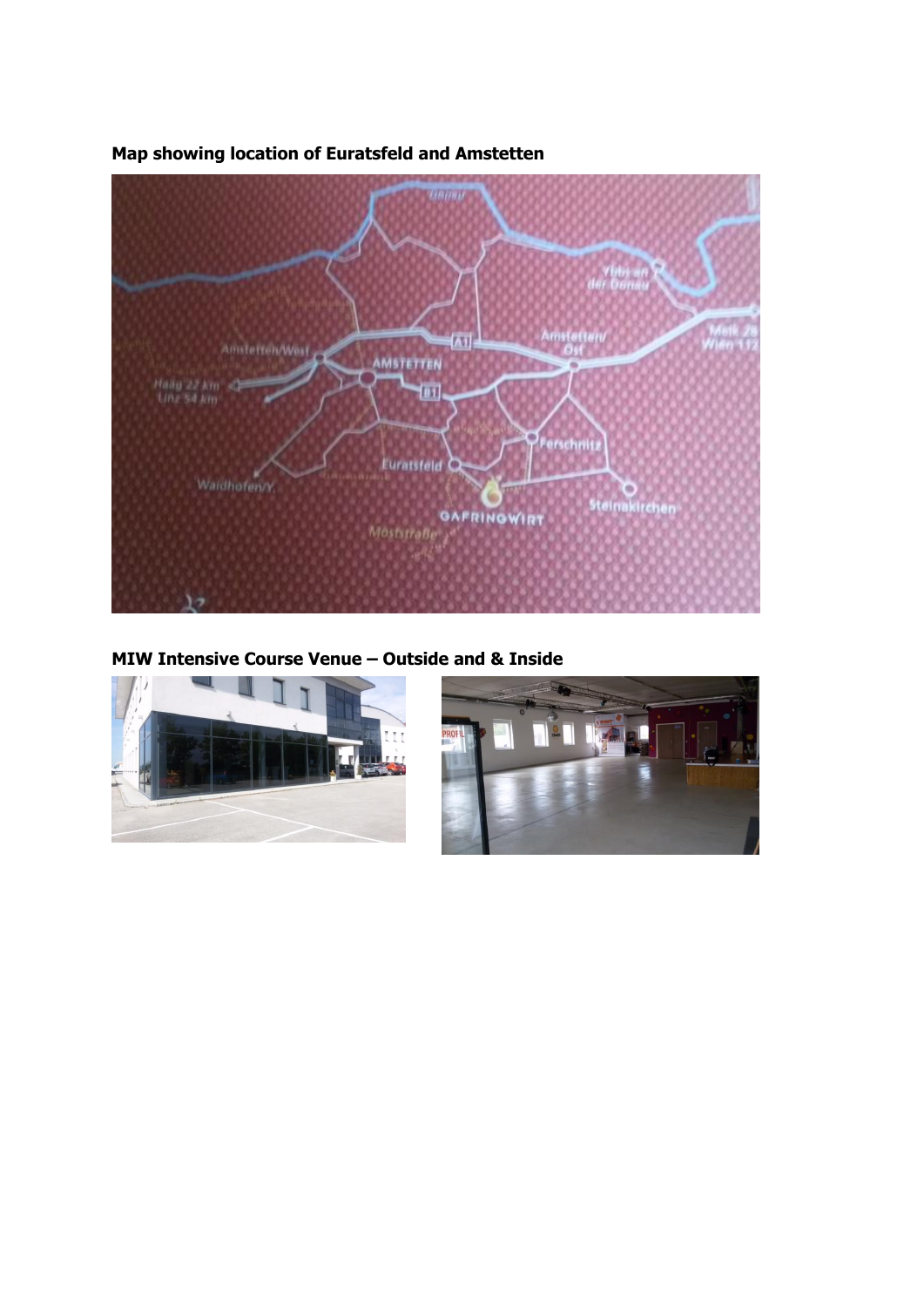## **Dates and Units for 2019 MIW Intensive Course:**

| <b>Weekend 1</b><br>Friday 11 <sup>th</sup> Jan<br>Saturday 12 <sup>th</sup> Jan<br>Sunday 13 <sup>th</sup> Jan            | Andy<br><b>Kirsty</b>               | Vision<br>Biblical Basis of Worship /Dance<br>Trust<br>Looking at our Gifts<br>Unique movement vocabulary<br>Emotions<br>Develop solo in the light of emotions & vocab<br><b>Dynamic Mass Sculpture</b><br>Moving to Scripture                                           |
|----------------------------------------------------------------------------------------------------------------------------|-------------------------------------|--------------------------------------------------------------------------------------------------------------------------------------------------------------------------------------------------------------------------------------------------------------------------|
| <b>Weekend 2</b><br>Saturday 13 <sup>th</sup> April                                                                        | Andy                                | <b>Banners</b><br>Worship using Banners and Props<br><b>Review and Questions</b>                                                                                                                                                                                         |
| <b>Weekend 3</b><br>Friday 21 <sup>st</sup> June<br>Saturday 22 <sup>nd</sup> June<br>Sunday 23rd June                     | <b>Natalie</b>                      | Different approaches to Worship:<br>Solo, groups, congregational, prepared &<br>performance<br>Characterisation<br>Composition & Choreographic devices<br>Introduction to solo pieces<br>Develop Contact & Trust work in Dance<br>Discussion and Q&A on practical issues |
| <b>Weekend 4</b><br>Friday 30 <sup>th</sup> August<br>Saturday 31 <sup>st</sup> August<br>Sunday 1 <sup>st</sup> September | Andy,<br>Natalie &<br><b>Kirsty</b> | <b>Intercessory Movement</b><br>Dance Healing<br>Worship and Praise<br>Prophetic Teaching & Practical<br>Performance time for solos with group feedback<br>Meal Together                                                                                                 |

The timings will be Friday 19.00 – 21.30 Saturday 10.00 – 18.00 Sunday 14.00 – 18.00

There is a Sunday church service from 10.00-12.00 at Christliches Zentrum in Amstetten. Participants on the course are most welcome to attend the services on the Sundays of the course. This church will also be hosting the course playing a local spiritual oversight role.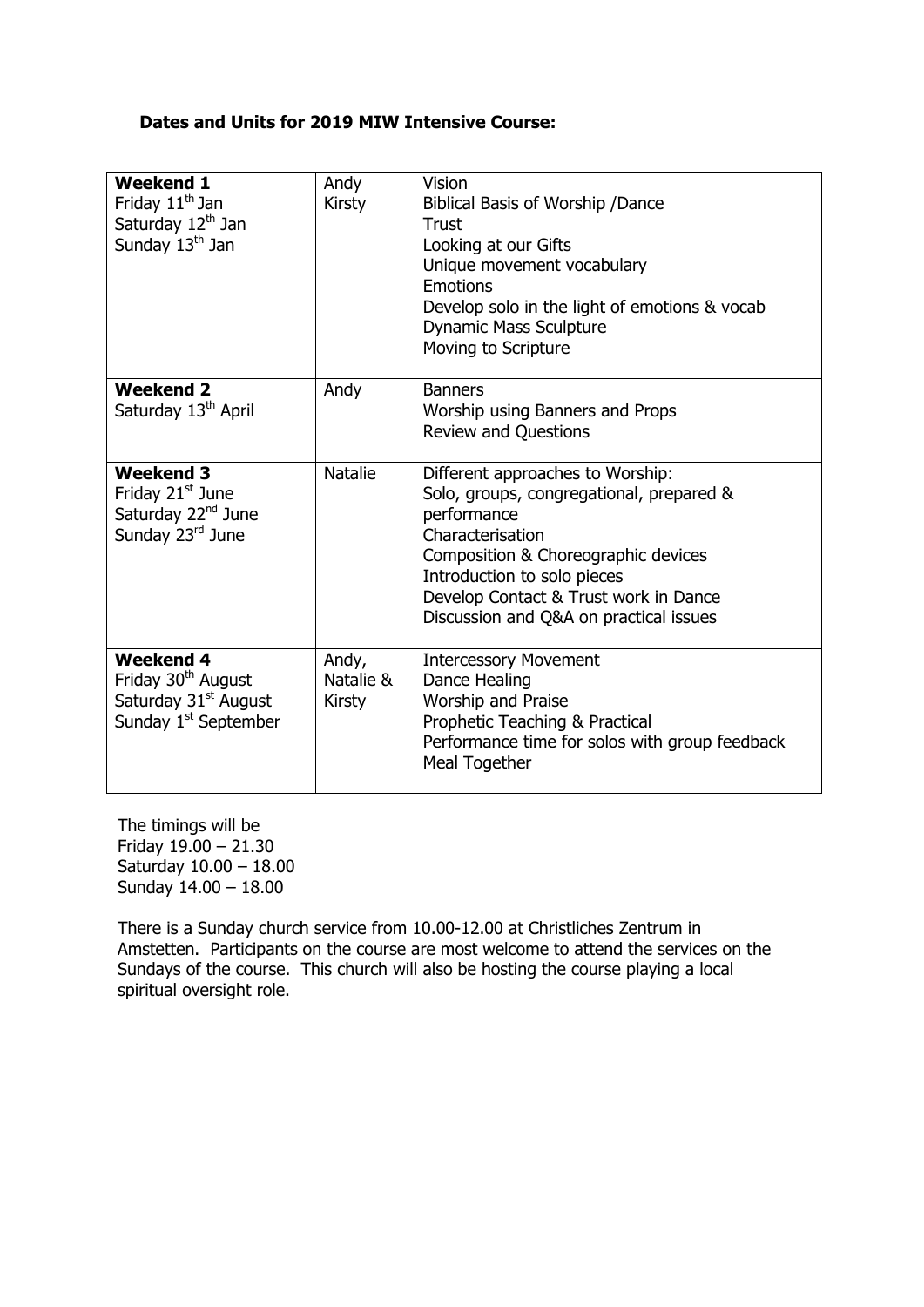## **How do I book on?**

You will find attached an Application form. Please complete and return your form by emailing it to us to both emails: [office@miw.org.uk](mailto:office@miw.org.uk) and [austria@miw.org.uk](mailto:austria@miw.org.uk) You can also post it to us at:

## **Movement in Worship – Intensive Course**,

Karin Steiner C.R.V. Greiffenbergstraße 4 A-3300 Amstetten, Austria

 $\ddot{\phantom{a}}$ 

The closing date for applications is **Friday 30th November**. However, we would welcome applications before this. Running this course is dependent on having enough people attending to make it viable. The sooner we get enough applications in, the sooner we will be able to confirm that the course is going ahead.

The complete cost of the course is £350 or 400€. Please pay a deposit of £50 or 60 Euro with your application. This will be refunded if you are not accepted onto the course. You can do this by transferring money to:

#### **MIW Karin Steiner**

IBAN: AT30 3202 5001 0121 8627 BIC: RLNWATWWAMS Bank Name: Raika Amstetten

The balance will be due by the first day of the course, the  $11<sup>th</sup>$  January. Please note we will not have facilities to take card payments so please come ready to pay by cash. Alternatively it would be preferable for you to pay the full payment electronic bank transfer beforehand.

#### **Food and Accommodation**

Food and accommodation are not provided. Light refreshments – tea, coffee and cold drinks will be provided on the training days.

Here's a few overnight accommodation options:

Near Euratsfeld:

Typical Austrian farmer apartments (for  $5 - 8$  people sharing) with restaurant: Fam. Pihringer Schiselhof 1 3300 Winklarn Tel. +43 (0) 7472-66957 Tel. +43 676-6091365 [www.pihringer.at](http://www.pihringer.at/) Costs: 28€ without breakfast/per person 35€ with breakfast/per person

Land hotel with restaurant: Fam. Johann + Alexandra Hochholzer Mittergafring 4 3324 Euratsfeld Tel. +43 (0) 7474 -268-0 Fax: DW -28 [www.gafringwirt.at](http://www.gafringwirt.at/) Costs: from 43€ normal double room/single room 55€ with breakfast